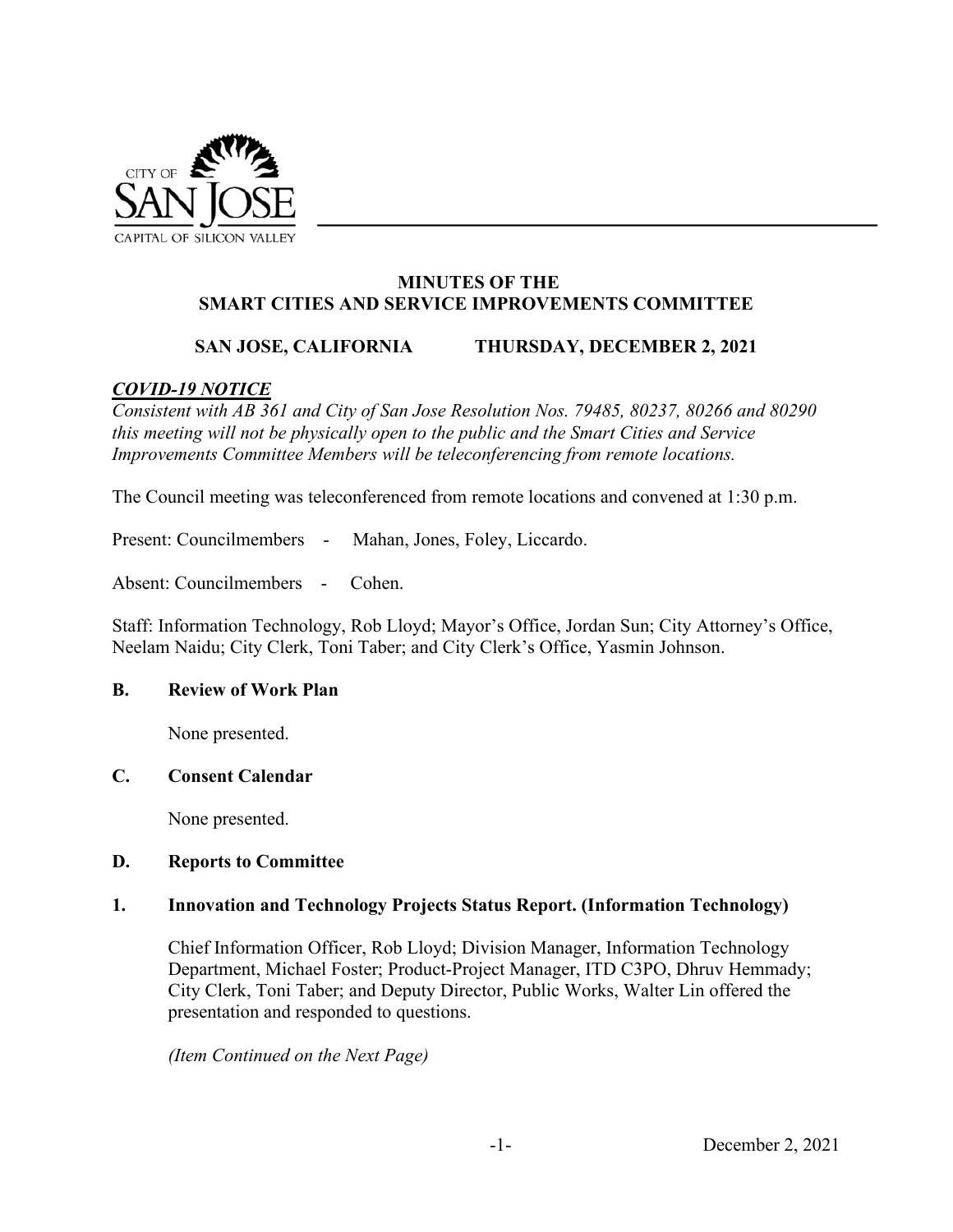# **D.1 (Cont'd.)**

Public Comments: (1) Blair Beekman spoke to surveillance technology issues. (2) Paul Soto spoke to the language being used to describe technology and the ways the language is being ethically used. (3) Jill Borders spoke to the notices of developments throughout the City and suggested putting a QR Code on the notices to show the project number and corresponding documents.

Action: Upon motion by Councilmember Pam Foley, seconded by Mayor Sam Liccardo and carried unanimously, the Committee accepted the verbal status report on innovation and technology projects, highlighting overall status, initiatives at risk and mitigations, and completed projects. (4-0-1. Absent: Cohen)

## **2. Digital Public Participation Status Report. (City Clerk/City Manager - Communications/Public Works/Information Technology)**

City Clerk, Toni Taber; Deputy Director, Public Works, Walter Lin; Director, Administration Policy & Intergovernmental Relations, Sarah Zarate; and Products Projects Manager, Information Technology, Dhruv Hemmady offered the presentation and responded to questions.

Public Comments: (1) Tessa Woodmansee spoke to how digital democracies function with hybrid meeting issues. (2) Paul Soto addressed his Spanish speaking community concerns regarding the digital divide and hybrid meetings. (3) Blair Beekman spoke to publics Zoom accessibility and thanked Craig Jutson for fixing and addressing his concerns with the video feeds. (4) Mollie Mcleod thanked the staff for allowing her to provide input regarding the survey to including people with disabilities and accessibilities. (5) Jill Borders thanked the City staff for all their efforts on this item.

Action: Upon motion by Vice Mayor Chappie Jones, seconded by Mayor Sam Liccardo and carried unanimously, the Committee accepted the status report on digital public participation, which includes the City's use of streaming services to support public engagement, agenda management and access, and meeting management tools. (4-0-1. Absent: Cohen)

## **3. City Roadmap: San José 311 and Service Delivery Status Report. (City Manager - Communications/Information Technology)**

Assistant Chief Information Officer, Jerry Driessen; San José 311 Program Manager, Kia O'Hara; and San José 311 Products Projects Manager, German Sedano offered the presentation and responded to questions.

*(Item Continued on the Next Page)*